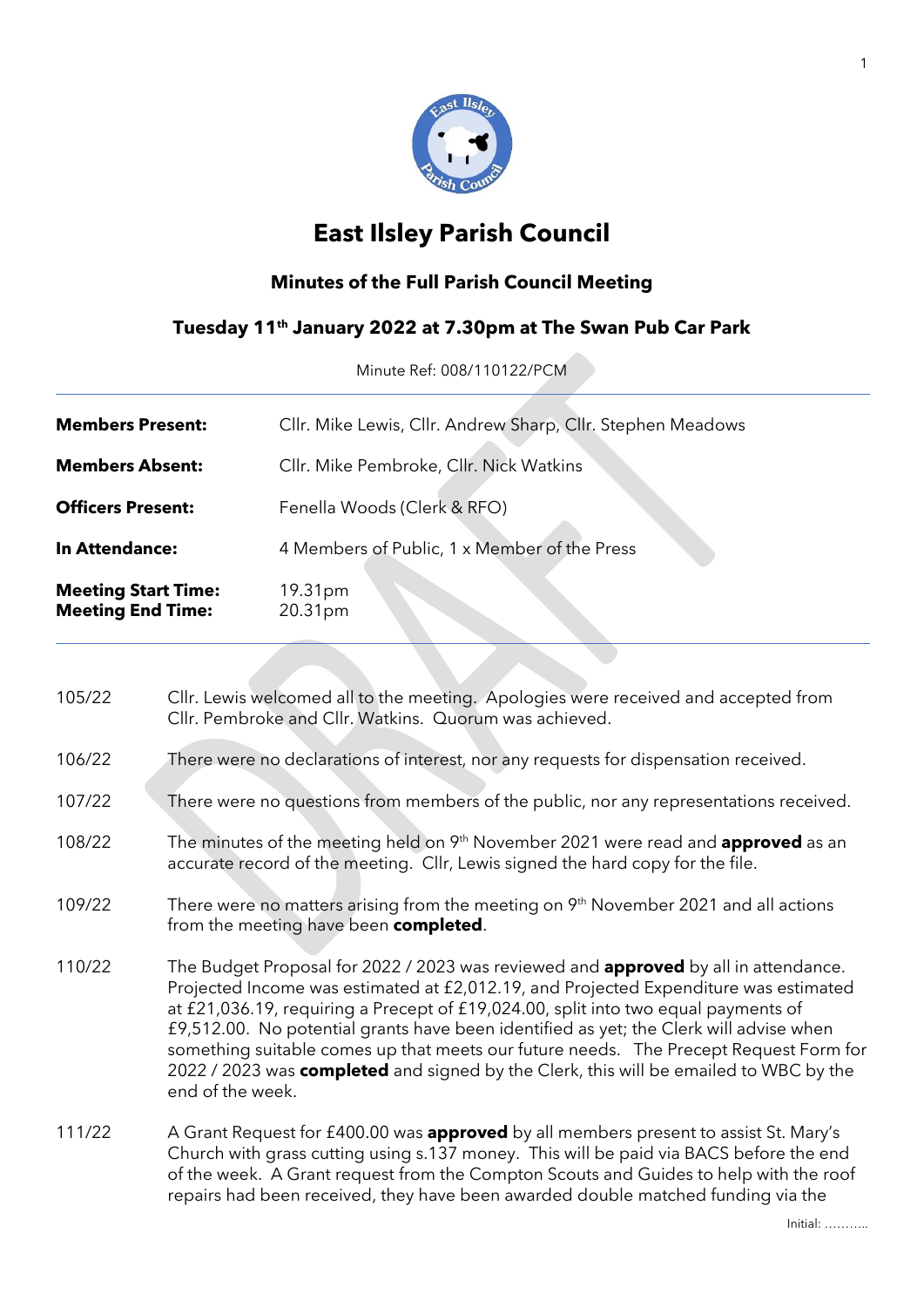Good Exchange. It was **agreed** by all members to award £1,000.00 to be match funded to £2,000.00 using s.137 money as a number of children in the village will benefit. The Clerk will process the matched funded amount via the Good Exchange and make payment via BACS before the end of the week.

- 112/22 Planning Application ref 21/03111/TELE56 for the 5G Mast (3 Network) was discussed. The location had been selected by the network provider to give 5G access along the A34. The main source of connectivity comes down from Didcot, meaning this was a suitable location that was not near any built up / densely populated areas. However, after discussing the site with members of public present it was **agreed** to **object** to the location on the grounds of it being one of the lowest points in the valley. There are hills either side of the village, along the A34 edges and a mast higher up would benefit connectivity more. Other sites in the village are not suitable due to population of houses, and the lack of cabling within the centre of the village. The Clerk will complete the Parish Observation Sheet and return it via email to WBC Planning Department.
- 113/22 The Clerk advised the members present that before Christmas, accompanied by Cllr. Culver she met with the Tree Officer from WBC to discuss potential locations for a Jubilee Copse. The Recreation Ground seems the most sensible location, in the top corner near the BMX ramp. All members present **approved** this location. Cherry Trees will be delivered to us for planting in the area and the Clerk will liaise with WBC on the delivery times and arrange for assistance with planting. The long term plan is to request further free trees via The Greenham Trust (as part of the Queen's Green Canopy) and have the copse planted in time for the Jubilee Celebrations in June 2022. Future plans include fencing in the copse with a small access gate and a small walkway though the copse with hedgehog houses, bee hotels and other biodiverse / environmental offerings. A plaque will be arranged in time for the Jubilee Celebrations.
- 114/22 All members present **approved** the Clerk's attendance at a one day 'Emergency at Work First Aid Course' at a cost of £166.80. This is taking place on Thursday 13<sup>th</sup> January via the British Red Cross and will be valid for three years.
- 115/22 A temporary Scheme of Delegation was **approved** by all members present to help us mitigate the Omicron variant of C19 and any future variants that cause difficulty with meeting face to face. This is using section 101 of the Local Government Act 1972. It will be added to our website and will be reviewed in May 2022, and at other times C19 variants are identified.
- 

116/22 The Clerk's report discussed the following items:

- a) All members present were given a brief update on the Bank Accounts.
- b) In the absence of Cllr. Watkins, a brief Flood Warden report was read out. Rainfall is below average for January and no immediate concerns are in place. The silt removal from Ian Wilson's field is a priority and work is being done with TL Contracting and Cllr. Clive Hooker (West Ilsley) to prepare for relocation. Discussions are ongoing as there are a number of considerations to put in place (such as plant mobilisation and man power). Further updates will be shared via email and phone. The Clerk advised that the new life buoy will be installed this weekend, followed by the warning signs when CJM Services have mounted them onto plywood for installation.
- c) No one in attendance knew anything historical about the 'car park' in Churchside. The Clerk will speak with WBC again to see if they have any historical knowledge and background on who is entitled to use it.
- d) Reports were received last week of a number of slips and falls on Church Hill / Churchside by parents and children walking to and from school due to the icy conditions. The gritter does grit the roads as part of the WBC Winter Service Plan but